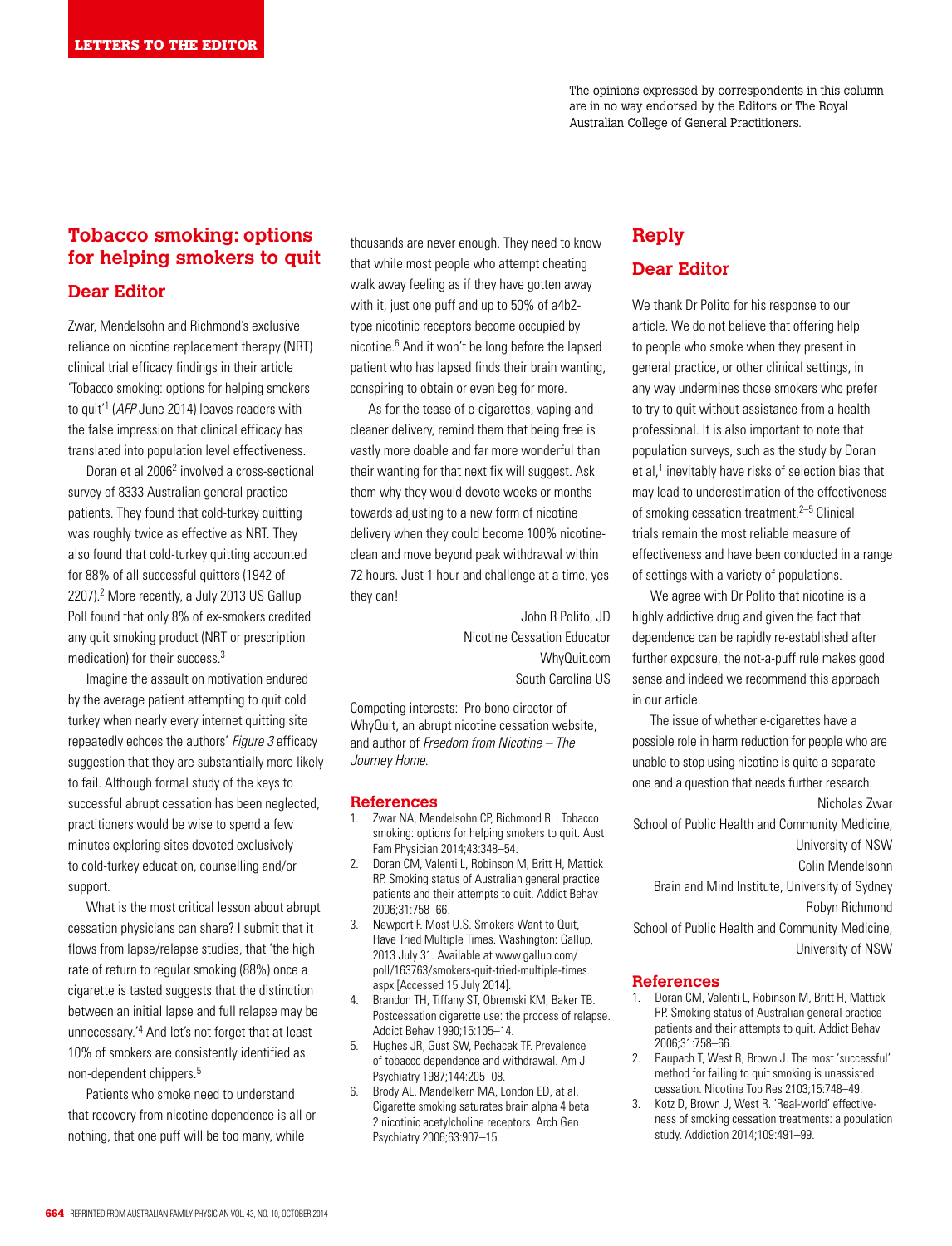- 4. West R, Zhou X. Is nicotine replacement therapy for smoking cessation effective in the 'real world'? Findings from a prospective multinational cohort study Thorax 2007;62:998–1002.
- 5. Borland R, Partos TR, Cummings KM. Systematic biases in cross-sectional community studies may underestimate the effectiveness of stop-smoking medications. Nic Tob Res 2012;14:1483–87.

# **Sentinel lymph node biopsy Dear Editor**

In their viewpoint article concerning sentinel node biopsy (SNB) in melanoma management<sup>1</sup> (AFP, July 2014), Dixon et al appear to overlook the two main conclusions of the Multicenter Selective Lymphadenectomy Trial-I (MSLT-I):

- 'Biopsy-based staging of intermediatethickness or thick primary melanomas … identifies patients with nodal metastases who may benefit from immediate complete lymphadenectomy.'
- 'Biopsy-based management prolongs … melanoma-specific survival for patients with nodal metastases from intermediate-thickness melanomas.'2

The authors acknowledge that SNB is a diagnostic procedure but fail to realise that diagnostic procedures only have prognostic and therapeutic value in patients in whom the pursued abnormality is indeed found, eg a lymph node biopsy for suspected lymphoma will only lead to treatment if the disease is found, and only then can an impact on survival be expected. This is also true for SNB. Appropriate subsequent therapy can only improve survival in patients with an involved sentinel node. Therefore, the most important outcome of MSLT-I concerns the patients with intermediate thickness melanomas in whom lymph node metastasis is found. In this prespecified target population, management determined by SNB substantially increases the survival rate compared to those who did not undergo SNB staging and developed palpable nodal disease later (10-year survival 62% vs 41%). Such an improvement in survival is exceptional in oncology and cannot be ignored.

The MSLT-I final report also shows that occult metastases in lymph nodes progress to clinically relevant disease over time. SNB-positive patients have a 12–20% risk of having more involved nodes. Whether a completion node dissection is required in all these patients is not known. This is the subject of another trial, MSLT-II, but it appears prudent to

perform completion lymph node dissection until the outcome of this study is known.

We conclude that there is now convincing evidence to recommend SNB in patients with a clinically localised melanoma of intermediate Breslow thickness and to consider the procedure in patients with a thinner or thicker lesion. The American Society of Clinical Oncology and the Society of Surgical Oncology, the most respected medical and surgical oncology groups in the world, made the same recommendation in their joint, evidence-based quideline.<sup>3</sup>

Dr Omgo Nieweg Melanoma Institute Australia, North Sydney, NSW

#### **References**

- 1. Dixon A, Steinman, H, Nirenberg A, Dixon J. Sentinel lymph node biopsy now has a limited role in melanoma management. Aust Fam Physician 2014;43:479–80.
- 2. Morton DL, Thompson JF, Cochran AJ, et al. Final trial report of sentinel-node biopsy versus nodal observation in melanoma. N Engl J Med 2014;370:599–609.
- 3. Wong SL, Balch CM, Hurley P, et al. Sentinel lymph node biopsy for melanoma: American Society of Clinical Oncology and Society of Surgical Oncology joint clinical practice guideline. Ann Surg Oncol 2012;19:3313–24.

# **Reply**

### **Dear Editor**

Thank you for the opportunity to respond to the suggestion that a sub analysis within the multicentre selective lymphadenectomy trial (MSLT-I) data $1,2$  justifies continued usage of sentinel lymph node biopsy (SLNB) as a treatment.

Like any randomised controlled trial (RCT) the important data is on an intention to treat (ITT) basis. The ITT data is clear. There was no 10-year melanoma specific survival benefit for intervention patients (77%), versus observation (76%). Even intermediate thickness melanoma patients failed to gain a survival benefit from SLNB and completion lymphadenectomy (CL). This is a negative study. Examination of sub analyses is always fraught with danger. There is naturally a wish to try and salvage something of clinical relevance from these seminal studies.

So, what of these subanalyses? We agree that SLNB gives patients added prognostic information; coming with the risks of surgery.3 More melanoma lymph nodal involvement (MNI) occurred in the intervention group (19.9%), versus the observation group (17.4%). The intervention group MNI comprises SLNB positive patients (15.9%) and patients that were biopsy negative but later developed nodal disease (4%). This demonstrates that the SLNB test is not perfect. This discrepancy explains many other curious subanalyses

We are asked to compare all in intervention patients with MNI (this 19.9%) with observation patients that developed MNI later. There is a suggested survival advantage in finding MNI early (62%), versus waiting for MNI to become clinically apparent (41%). But this is an extracted data set from an RCT showing no ITT survival benefit. Therefore it is not surprising that those in the intervention group that never had MNI still had a high ten year mortality rate of 17%. This compares unfavourably with 10-year mortality in the observation group that never developed MNI (12.5%!).

If we are to believe doing an SLNB and finding an early positive node saves lives, then we would have to believe that having negative SLNB test is killing other patients. Of course, neither is the case. It is just another example of the serious pitfalls in straying from an ITT analysis.

The current MSLT-II trial will provide further useful data. In this trial patients who have a positive SLNB are randomised to either CL or observation. We encourage patients who have a positive SLNB test to consider enrolment in this trial.

We disagree that SLNB positive patients should be invited to proceed to CL outside of the MSLT 2 clinical trial. Indeed to encourage patients to have this further major procedure with a 37% complication rate<sup>3</sup> with no apparent survival benefit raises ethical and moral questions. MSLT-1 has taught us that we need to avoid a presumption of surgical benefit. Let us not repeat history.

Anthony J Dixon, Alexander Nirenberg Australasian College of Cutaneous Oncology, Belmont, VIC Stuart Anderson Maffra Medical Group, Maffra, VIC Howard K Steinman Texas A&M Health Science Center College of Medicine, Texas, USA John B Dixon Baker IDI Heart & Diabetes Institute, Melbourne, VIC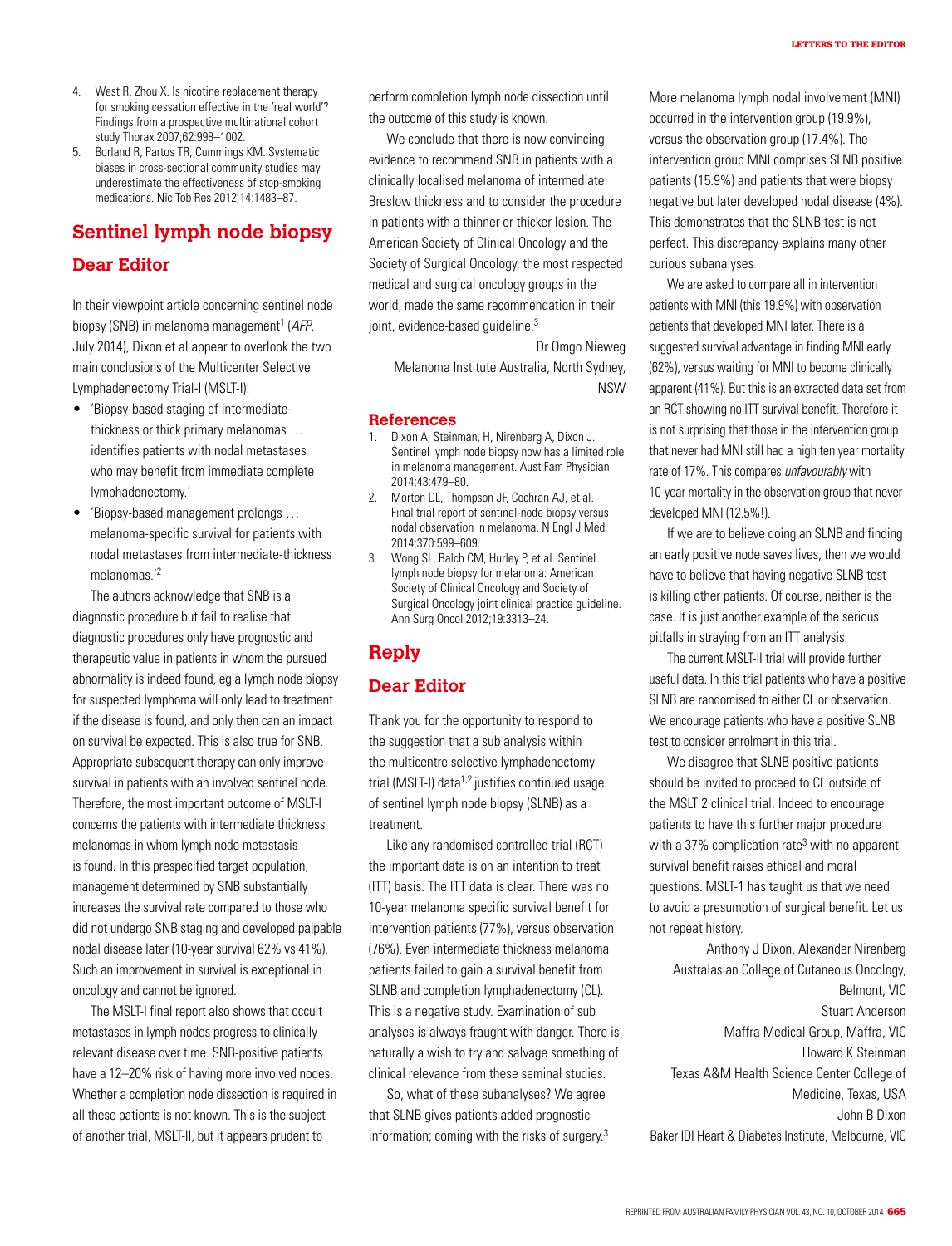#### **References**

- 1. Morton DL, Thompson JF, Cochran AJ, et al. Final trial report of sentinel-node biopsy versus nodal observation in melanoma. N Engl J Med 2014;370:599-609.
- 2. Morton DL, Thompson JF, Cochran AJ, et al. Sentinel-node biopsy or nodal observation in melanoma. N Engl J Med 2006;355:1307-17.
- 3. Morton DL, Cochran AJ, Tompson JF, et al. Sentinel node biopsy for early-stage melanoma: accuracy and morbidity in MSLT-I, an international multicenter trial. Ann Surg 2005;242:302-11.

# **Sports-related concussion**

### **Dear Editor**

The authors of the article on sprots-related concussion (AFP March 2014)<sup>1</sup> state their conflicts of interest appropriately at the end of the article, which is good, but it still seems that overall it is biased in favour of using screening neuropsychiatric tests (SCAT3, ImPACT, King-Devick) for a purpose they were not developed for (ie return to competition). It is not that these tests are not helpful, just that this application for them has not been truly validated.

The tests were designed to have a high sensitivity and while we would all accept a false-positive rate in the acute phase of injury, to remove a potentially at-risk player from the field, the reduced specificity means we might be keeping players from re-engaging when in fact concussion may not be the cause of their offbaseline test result.

Additionally, while the graded return to play makes sense and would be what most practitioners do in the absence of better information, it is worth being aware that the authors do not mention the trial that showed a worse outcome with respect to the incidence of subsequent concussive events in football players kept from competition until complete resolution of their features, compared with players who returned prior to complete symptom resolution;2 admittedly, however, the symptom-free players managed to return to play 2–3 days earlier than those with persistent symptoms.

> Dr Matthew Mac Partlin Wollongong Hospital Wollongong, NSW

#### **References**

1. Makdissi M, Davis G, McCrory P. Updated guidelines for the management of sports-related concussion in general practice. Aust Fam Physician 2014;43:94–99.

2. McCrea M, Guskiewicz K, Randolph C, et al. Effects of a symptom-free waiting period on clinical outcome and risk of reinjury after sport-related concussion. Neurosurgery 2009;65:876–82.

# **Reply**

### **Dear Editor**

Dr MacPartlin's letter raises important issues regarding recovery following concussion and decisions regarding safe return to play.

Concussion is considered to be a functional rather structural injury.<sup>1</sup> The clinical features typically come on rapidly but resolve spontaneously over a sequential course.<sup>1</sup> The majority of individuals recover uneventfully following concussion; however, the time course of recovery is variable and complications can occur.1 While risk factors for complications remain unclear, the current consensus is that premature return to play following concussion (ie before the athlete has recovered clinically) increases the risk of both short- and long-term complications.<sup>1</sup>

Few studies, however, have assessed the outcome of return-to-play decisions. As mentioned in the letter, a study by McCrae et al compared cases where a symptom-free period was either observed or not observed before return to play.2 The results showed that there were no significant differences in clinical outcome with respect to symptom recovery or performance on neuropsychological and balance testing between the groups. Further, they found a higher rate of repeat concussion in the group that was managed by waiting for symptoms to resolve before return to play, although the overall rate of recurrence was low and those with a repeat concussion recovered relatively quickly.

In a large scale prospective study performed in Australian football, our group assessed the outcome of return-to-play strategies that mirrored current recommendations (ie players were symptom-free and had returned to baseline on simple tests of cognitive function before being returned to competition).<sup>3</sup> We found that players were able to return to sport safely, with no detrimental effect on performance and no increased risk of concussion or other injury on return to play. $3$  No studies to date, however, have assessed the impact of return-to-play strategies on risks of long-term complications.

One of the key difficulties for clinicians is that there is no single objective or direct marker of

recovery following concussion. Consequently, it is recommended that combined clinical measures be used to estimate recovery and make decisions regarding return to play.

While symptoms are important, it is recognised that many of the symptoms are not specific for concussion. Moreover, they are subjective and are not reliably reported by athletes. Conversely, symptoms have been observed to resolve independently to (and often before) recovery of cognitive function.4,5

Balance testing has been shown to useful in the early stages following concussion. Deficits seem to be most pronounced within 24 hours of injury and tend to resolve within 5–7 days postinjury.<sup>6</sup>

Screening neuropsychological tests add a further degree of objectivity to the postconcussion assessment. The tests allow detection of deficits in brain function that are commonly observed following concussion (eg reaction time, memory, information processing, etc). They are not, however, without their limitations.7 Simple pencil and paper tests and computerised screening test batteries have a role in the assessment of recovery following concussion but these tests should never be used in isolation. Nor is there sufficient evidence currently to recommend widespread baseline testing.

The authors also mention the King-Devick test as an example of a neuropsychological test. It must also be pointed out, that the King-Devick test was developed as a test for assessing saccadic eye movements, particularly in children with reading dysfunction. While its utility in sports concussion is now being assessed, it is neither a stand-alone neuropsychological test, nor a replacement for clinical assessment in sports concussion.

Overall, it must be remembered that none of the clinical measures in themselves should be used as the sole basis for management decisions (to either return to or withhold from activity). Rather, they should be used to help guide clinical decision-making. When making return-to-play decisions, the medical practitioner must always ensure that the primary consideration is the player's welfare. As such, the Zurich Consensus Statement errs on the side of caution and

#### continued on page 668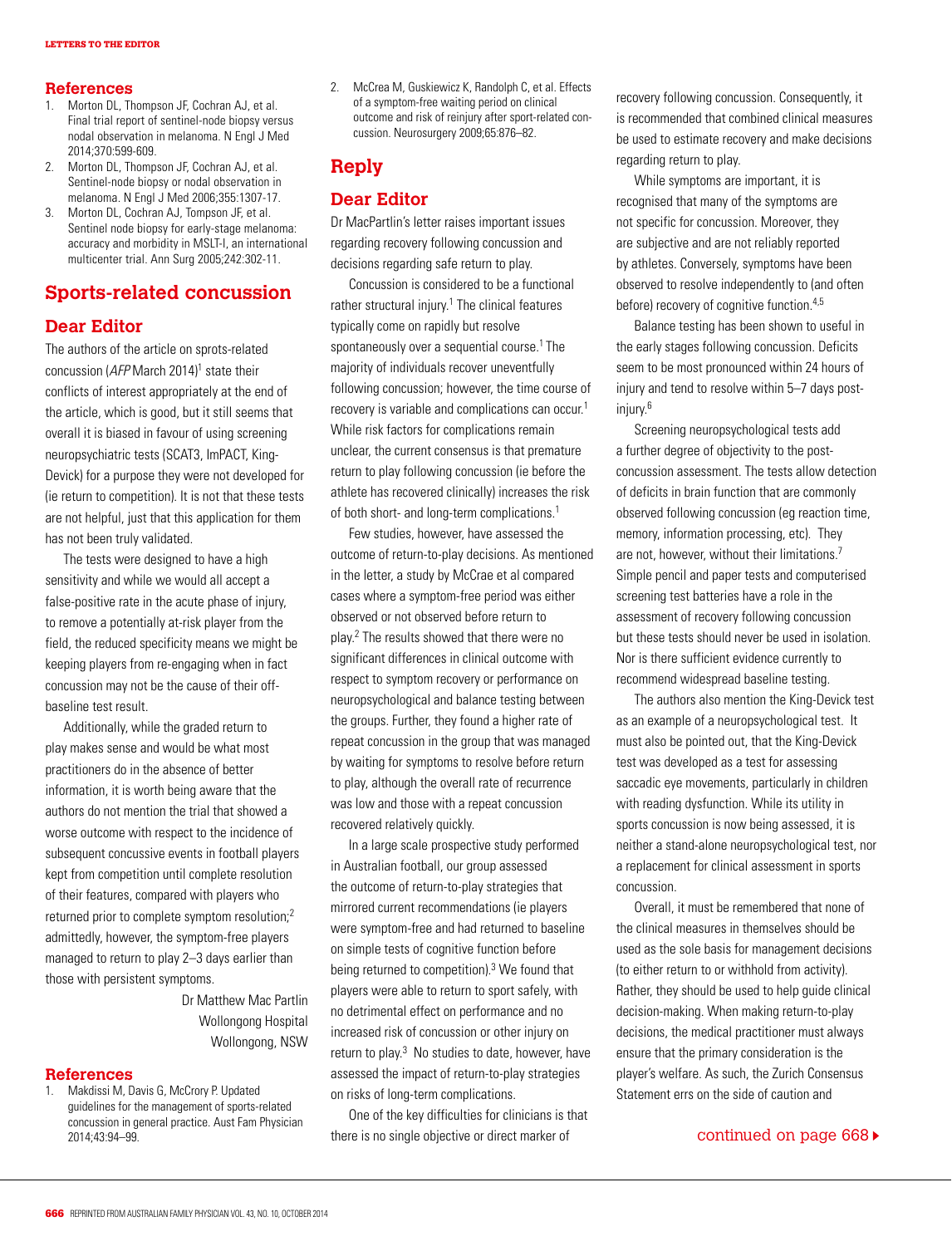recommends no return to play while symptomatic. However, as we state in our paper, when an athlete demonstrates clinical complexities, such as prolonged symptoms, then more formal assessment is required.

Dr Michael Makdissi Florey Institute of Neuroscience and Metal Health Heidelberg, VIC

#### **References**

- 1. McCrory P, Meeuwisse WH, Aubry M, et al. Consensus statement on concussion in sport - the 4th International Conference on Concussion in Sport held in Zurich, November 2012. B J Sports Med 2013;47:1–11.
- 2. McCrea M, Guskiewicz K, Randolph C, et al. Effects of a symptom-free waiting period on clinical outcome and risk of reinjury after sport-related concussion. Neurosurgery 2009;65:876–82.
- 3. Makdissi M, Ugoni A, Darby D, Brukner P. A Prospective Study of Postconcussive Outcomes After Return to Play in Australian Football. Am J Sports Med 2009;37:877–83.
- 4. Makdissi M, Darby D, Maruff P, Ugoni A, Brukner P, McCrory PR. Natural history of concussion in sport markers of severity and implications for management. Am J Sports Med 2010;38:464–71.
- 5. Broglio SP, Macciocchi SN, Ferrara MS. Neurocognitive performance of concussed athletes when symptom free. J Athl Train 2007;42:504–08.
- 6. Guskiewicz KM. Postural stability assessment following concussion: One piece of the puzzle. Clin J Sport Med 2001;11:182–89.
- 7. Echemendia RJ, Iverson GL, McCrea M, et al. Advances in neuropsychological assessment of sport-related concussion. Br J Sports Med 2013;47:294–98.

# **What is the optimal level of vitamin D?**

### **Dear Editor**

The paper by Robyn Lucas and Rachel Neale addresses the question: What is the optimal level of vitamin D?<sup>1</sup> Unfortunately, they seem to have chosen papers from the literature to support their idea that 50 nmol/L is adequate, ignoring other papers that support higher levels. The purpose of my letter is to point out some of the problems with the papers they cited and present some of the findings in papers they overlooked.

The Institute of Medicine committee based its recommendations on vitamin D randomised controlled trials (RCTs) published by the end of 2010, ignoring observational studies except to point out that some showed evidence of adverse effects at higher 25-hydroxyvitamin D [25(OH) D] levels. Lucas and Neale also misinterpreted one key paper on bone condition with respect

to 25(OH)D levels.<sup>2</sup> The authors of that paper clearly stated that 75 nmol/L, not 50 nmol/L, was the cut-off point for healthy bones. As for RCTs, vitamin D RCTs have largely been poorly designed and conducted as they have been designed on the pharmaceutical drug model: that is, that the agent used in the study is the only source of the compound and that there is a linear dose-response relationship between intake and effect. Neither is satisfied for vitamin D due to the abundant other sources. The proper way to design vitamin D RCTs has been outlined in a pair of recent papers.3,4 Thus, observational studies provide better evidence for now than RCTs regarding the optimal 25(OH)D levels.

As for the relationship between 25(OH)D level and parathyroid hormone (PHT), a paper based on over 310,000 measurements found that PTH decreased monotonically as 25(OH)D level increased out to 187 nmol/L.<sup>5</sup> The decrease of PTH for 25(OH)D increasing from 50 to 187 nmol/L was 35%.

As to possible risks for higher 25(OH)D levels, two things should be kept in mind. One is that for health outcomes, for which there are many studies, the meta-analysis of all available studies should be considered, not single studies. For prostate cancer, the result of meta-analyses is that there is no general relationship between low and high 25(OH)D levels and risk of prostate cancer, $6$  but there is increased risk of aggressive prostate cancer at low 25(OH)D levels.7 For allcause mortality rate, while there may be a slight upturn at higher 25(OH)D levels based on studies to date, it is not significant. $8$  The second thing is that some of the increased risk of adverse health outcomes could be due to enrolling people in the cohort studies who were recently told to take more vitamin D due to a health condition such as osteoporosis. This effect was demonstrated in a pair of studies on frailty: $9,10$  for elderly men, there was an inverse correlation of frailty status with respect to 25(OH)D level several years after enrolling in the study, $9$  whereas for elderly women, there was a U-shaped relationship with higher frailty status associated with both low and high 25(OH)D levels.<sup>10</sup> Elderly women are much more likely to be advised to take vitamin D than elderly men in the United States.

Another concern regarding observational studies is that 25(OH)D levels change with time. Thus, the longer the time since blood draw, the less likely that the level measured corresponds to the average value. This effect has been observed for breast and colorectal cancer<sup>6</sup> and all-cause mortality rate.<sup>11</sup> Thus, the statement 'the strength of the evidence for an association between 25(OH) D levels and breast cancer decreased as the quality of the study design increased' is incorrect. What was reported in the referenced study was that the odds ratio for highest quantile versus lowest quantile 25(OH)D level was 0.86 (95% confidence interval, 0.75–1.00) for nested casecontrol and retrospective studies, 0.35 (0.24–0.52) for population-based case-control studies, and 0.08 (0.02–0.33) for hospital-based case-control studies.12 When it is also considered that breast cancer can develop very rapidly, as evidenced by the fact that breast cancer diagnoses peak in spring and fall, $13$  and that a meta-analysis of breast cancer survival with respect to 25(OH)D levels at time of diagnosis found a hazard ratio of 0.50 (0.45–0.58), $14$  the designation of quality of study for 25(OH)D levels is actually the inverse of what is commonly accepted.

On the basis of 25(OH)D level–health outcome relationship, I estimated that if population mean 25(OH)D levels were increased from 54 to 110 nmol/L, all-cause mortality rates would decrease by 7–17%, depending on the continent, and life expectancies would increase by 2 years.15 The bases for the calculations were subsequently supported by the 25(OH)D level–outcome relations from meta-analyses for cardiovascular disease<sup>16</sup> and diabetes mellitus.<sup>17</sup>

As for optimal 25(OH)D levels, many reviews by individuals and groups have recommended 75 nmol/L or higher, on the basis of the best evidence available at the time.<sup>18–25</sup> Given the concern about the risk of skin cancer and melanoma in Australia, vitamin D supplements might be preferred to solar ultraviolet-B irradiance. However, it is noted that there is considerable variability in changes in 25(OH)D level for any given oral vitamin D intake.26 Thus, measurement of 25(OH) D level before and after commencing a vitamin D supplementation program might be in order.

William Grant Sunlight, Nutrition and Health Research Center San Francisco, CA

#### continued on page 670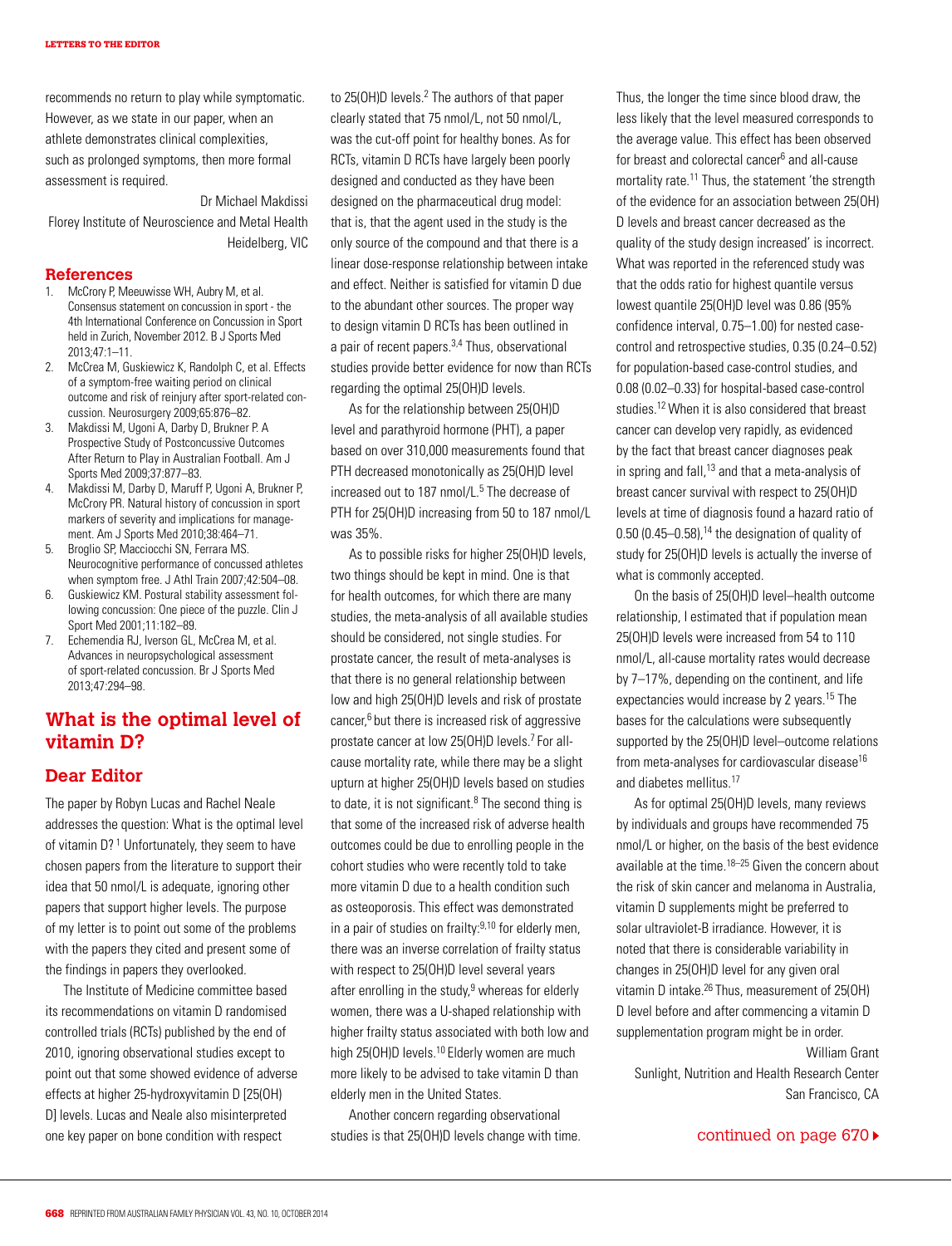#### **References**

- 1. Lucas R, Neale R. What is the optimal level of vitamin D? Separating the evidence from the rhetoric. Aust Fam Physician 2014;43:119–22.
- 2. Priemel M, von Domarus C, Klatte TO, et al. Bone mineralization defects and vitamin D deficiency: histomorphometric analysis of iliac crest bone biopsies and circulating 25-hydroxyvitamin D in 675 patients. J Bone Miner Res 2010;25:305–02.
- 3. Lappe JM, Heaney RP. Why randomized controlled trials of calcium and vitamin D sometimes fail. Dermatoendocrinol 2012;4:95–100.
- 4. Heaney RP. Guidelines for optimizing design and analysis of clinical studies of nutrient effects. Nutr Rev 2014;72:48–54.
- 5. Valcour A, Blocki F, Hawkins DM, Rao SD. Effects of age and serum 25-OH-vitamin D on serum parathyroid hormone levels. J Clin Endocrinol Metab 2012;97:3989–95.
- 6. Grant WB. Effect of interval between serum draw and follow-up period on relative risk of cancer incidence with respect to 25-hydroxyvitamin D level; implications for meta-analyses and setting vitamin D guidelines. Dermatoendocrinol 2011;3:199–204.
- 7. Gilbert R, Metcalfe C, Fraser WD, et al. Associations of circulating 25-hydroxyvitamin D with prostate cancer diagnosis, stage and grade. Int J Cancer 2012;131:1187–96.
- 8. Zittermann A, Iodice S, Pilz S, Grant WB, Bagnardi V, Gandini S. Vitamin D deficiency and mortality risk in the general population: A meta-analysis of prospective cohort studies. Am J Clin Nutr 2012;95:91–100.
- 9. Ensrud KE, Blackwell TL, Cauley JA, et al. Circulating 25-hydroxyvitamin D levels and frailty in older men: the osteoporotic fractures in men study. J Am Geriatr Soc 2011;59:101–06.
- 10. Ensrud KE, Ewing SK, Fredman L, et al. Circulating 25-hydroxyvitamin D levels and frailty status in older women. J Clin Endocrinol Metab 2010;95:5266–73.
- 11. Grant WB. Effect of follow-up time on the relation between prediagnostic serum 25-hydroxyitamin D and all-cause mortality rate. Dermatoendocrinol 2012;4:198–202.
- 12. Chen P, Li M, Gu X, et al. Higher blood 25(OH)D level may reduce the breast cancer risk: evidence from a Chinese population based case-control study and meta-analysis of the observational studies. PLoS One 2013;8:e49312.
- 13. Oh EY, Ansell C, Nawaz H, Yang CH, Wood PA, Hrushesky WJ. Global breast cancer seasonality. Breast Cancer Res Treat 2010;123:233–43.
- 14. Mohr SB, Gorham ED, Kim J, Hofflich H, Garland CF. Meta-analysis of vitamin D sufficiency for improving survival of patients with breast cancer. Anticancer Res 2014;34:1163–66.
- 15. Grant WB. An estimate of the global reduction in mortality rates through doubling vitamin D levels. Eur J Clin Nutr 2011;65:1016–26.
- 16. Wang L, Song Y, Manson JE, Pilz S, et al. Circulating 25-hydroxy-vitamin D and risk of cardiovascular disease: a meta-analysis of prospective studies. Circ Cardiovasc Qual Outcomes 2012;5:819–29.
- 17. Song Y, Wang L, Pittas AG, et al. Blood 25-hydroxy vitamin D levels and incident type 2 diabetes: a

meta-analysis of prospective studies. Diabetes Care 2013;36:1422–28.

- 18. Souberbielle JC, Body JJ, Lappe JM, et al. Vitamin D and musculoskeletal health, cardiovascular disease, autoimmunity and cancer: Recommendations for clinical practice. Autoimmun Rev 2010;9:709–15.
- 19. Holick MF, Binkley NC, Bischoff-Ferrari HA, et al. Evaluation, treatment, and prevention of vitamin D deficiency: an Endocrine Society clinical practice guideline. J Clin Edoncrinol Metab 2011;96:1911– 30.
- 20. Pérez-López FR, Brincat M, Erel CT, et al. EMAS position statement: Vitamin D and postmenopausal health. Maturitas 2012;71:83–88.
- 21. Pludowski P, Holick MF, Pilz S, et al. Vitamin D effects on musculoskeletal health, immunity, autoimmunity, cardiovascular disease, cancer, fertility, pregnancy, dementia and mortality- a review of recent evidence. Autoimmun Rev 2013;12:976–89.
- 22. Płudowski P, Karczmarewicz E, Bayer M, et al. Practical guidelines for the supplementation of vitamin D and the treatment of deficits in Central Europe – recommended vitamin D intakes in the general population and groups at risk of vitamin D deficiency. Endokrynol Pol 2013;64:319–27.
- 23. Hossein-Nezhad A, Holick MF. Vitamin D for health: A global perspective. Mayo Clin Proc 2013;88:720–55.
- 24. Spedding S, Vanlint S, Morris H, Scragg R. Does vitamin D sufficiency equate to a single serum 25-hydroxyvitamin d level or are different levels required for non-skeletal diseases? Nutrients 2013;5:5127–39.
- 25. American Geriatrics Society Workgroup on Vitamin D Supplementation for Older Adults. Recommendations Abstracted from the American Geriatrics Society Consensus Statement on Vitamin D for Prevention of Falls and Their Consequences. J Am Geriatr Soc 2014;62:147–52.
- 26. Garland CF, French CB, Baggerly LL, Heaney RP. Vitamin D supplement doses and serum 25-hydroxyvitamin D in the range associated with cancer prevention. Anticancer Res 2011;31:617–22.

# **Reply**

## **Dear Editor**

We thank Dr Grant for his comments on our manuscript and agree that different interpretations of the existing data are possible. Below we address some of the issues that Dr Grant has raised.

Priemel and colleagues interpreted the results of their study of 25(OH)D and bone morphology in autopsy specimens to imply that a 25(OH)D level of at least 75 nmol/L is needed to optimise bone health.<sup>1</sup> However, we contend that the results did not provide sufficient data to support such a concrete recommendation. Firstly, a very low proportion of people (<1%) with 25(OH)D concentration between 50 and 74 nmol/L had evidence of mineralisation defects, compared

with none in the group of people with 25(OH) D >75 nmol/L. In addition to the very small difference in this proportion, the total number of people with 25(OH)D >50 nmol/L was low. There was no statistical analysis to confirm that the differences in the proportion of people with mineral defects in the two groups with 25(OH)D over 50 nmol/L was not due to chance. Importantly, the vast majority of people with a level below 50 (or even 25 nmol/L) showed no evidence of bone mineralisation defects, so this metric cannot be used to define a 25(OH)D cut-off.

The threshold at which parathyroid hormone (PTH) is minimised is not clear, with studies finding a range of different thresholds and others a continuously decreasing risk.<sup>2</sup> The study to which Dr Grant referred did indeed show that there was no 25(OH)D threshold beyond which levels of PTH stabilised.<sup>3</sup> The implication is that indefinitely increasing 25(OH)D to the limit of toxicity will be beneficial, which is almost certainly inadvisable given the potential risks at higher levels (see below). Interestingly, a surprising proportion of people (49%) had normal PTH despite frank vitamin D deficiency. Thus, use of PTH in isolation to determine a 25(OH)D cutpoint is not appropriate.

Regarding the U-shaped curves we highlighted, we agree that the evidence is inconsistent. This is almost certainly due to the nature of epidemiology – differences in the population, timing of measurement, measurement of both 25(OH)D and confounding variables, data analysis and interpretation could all lead to different results. Meta-analyses can solve this problem to some extent, but a number of studies showing the increased risk at higher levels have been published since the relevant meta-analysis, and data are constantly changing. For example, manuscripts have very recently been published which suggest a U-shaped curve for prostate cancer (minimum risk at a 25(OH) D level of approximately 50-75 nmol/L<sup>4</sup> and fragility fractures (minimum risk at a 25(OH)D level of 60-72 nmol/L).<sup>5</sup> With respect to total mortality, a meta-analysis did confirm that there appears to be a turning point. $6$  While we agree that any increased risk of disease at higher levels of 25(OH)D is not well established, we feel that there is sufficient evidence to warrant sounding a note of caution.